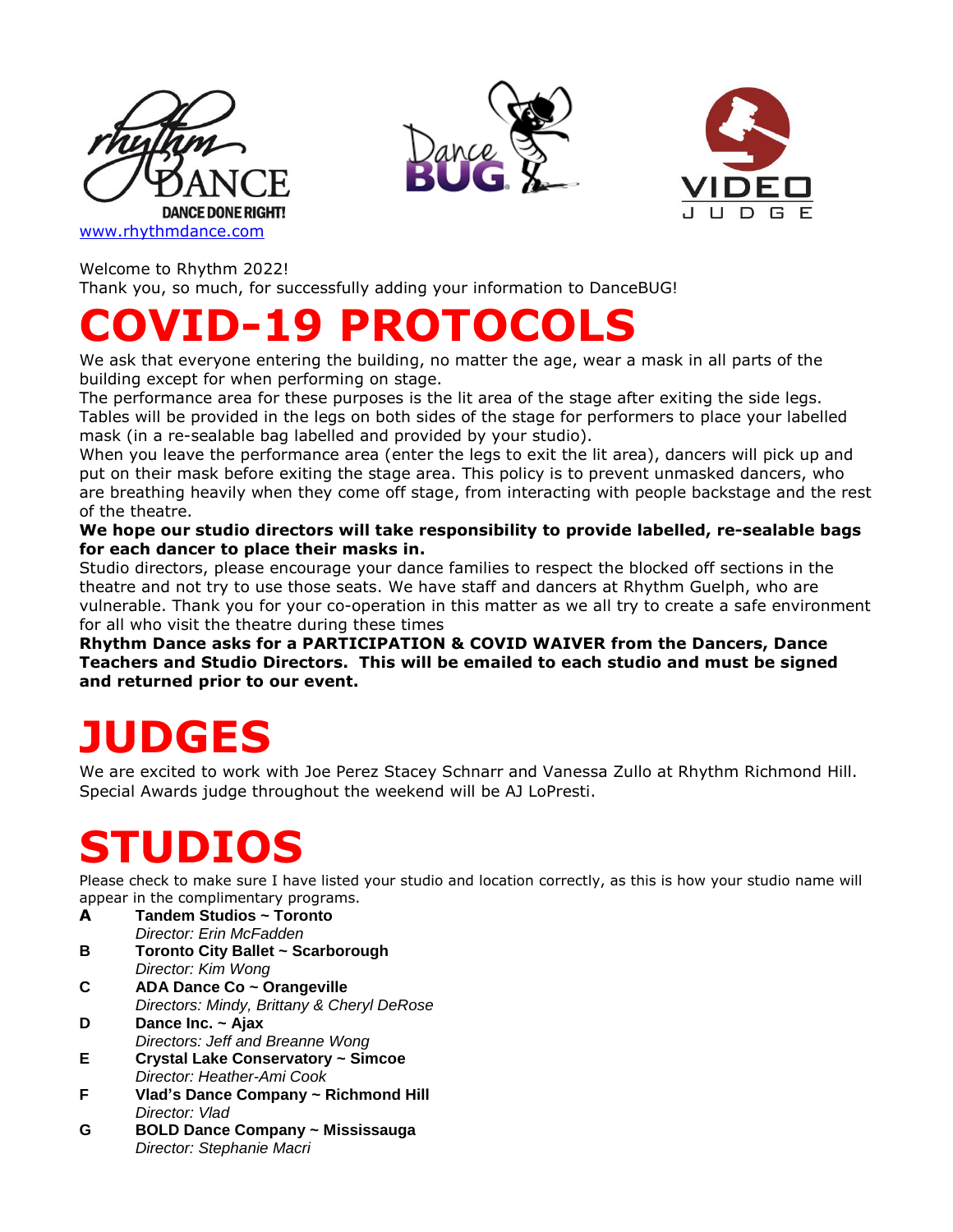## **HOTELS**

**Our Host Hotel is Holiday Inn Express & Suites Markham.** *905.695.5990*

## **PROPS**

Are strongly discouraged and if used, should be small enough for the dancers to carry themselves.

#### **SCHEDULE (not in studio blocks)**

The schedule has been finalized and the program is posted here as well.

#### **PARKING**

There are 2 large lots for free parking at the Richmond Hill Centre for the PA.

## **MUSIC**

Music is played by a theatre Technician from backstage. Please upload your music to your DanceBUG account as soon as you can but **BEFORE APRIL 15**

Please format your music in MP3 format so we can use it with our playback software without us having to change the format.

It is a good idea to bring your music on USB for backup.

**Please be aware that downloading music from i-tunes, often creates an MP4 format. We need it in MP3format**

**A free program for converting your music to MP3 can be found at <https://www.videolan.org/index.html>**

# **DRESSING ROOMS**

**We will assign dressing rooms for each studio and PLEASE encourage your parents to stay out of the dressing rooms unless they have a dancer under the age of 10 who needs help. PLEASE use the dressing rooms only for costume changes and minimal make up touches only. This is not the year to have elaborate hair and makeup changes. It may help to assign a change room helper to each of your companies to assist with costumes. Boys change rooms are on the main floor. NO males are permitted upstairs or downstairs.**

## **AWARDS SESSIONS**

We are asking for your co-operation with our AWARDS policies, please, Studio directors. ONLY dancers who perform in that session will be invited on stage to sit in a cluster away from other studios. The other dancers from the session may sit in the orchestra seats, just in front of the stage. We will not be tossing out our swag as we have in previous years. We will hand deliver our swag to each cluster of dancers. ALL dancers on stage at AWARDS MUST be MASKED.